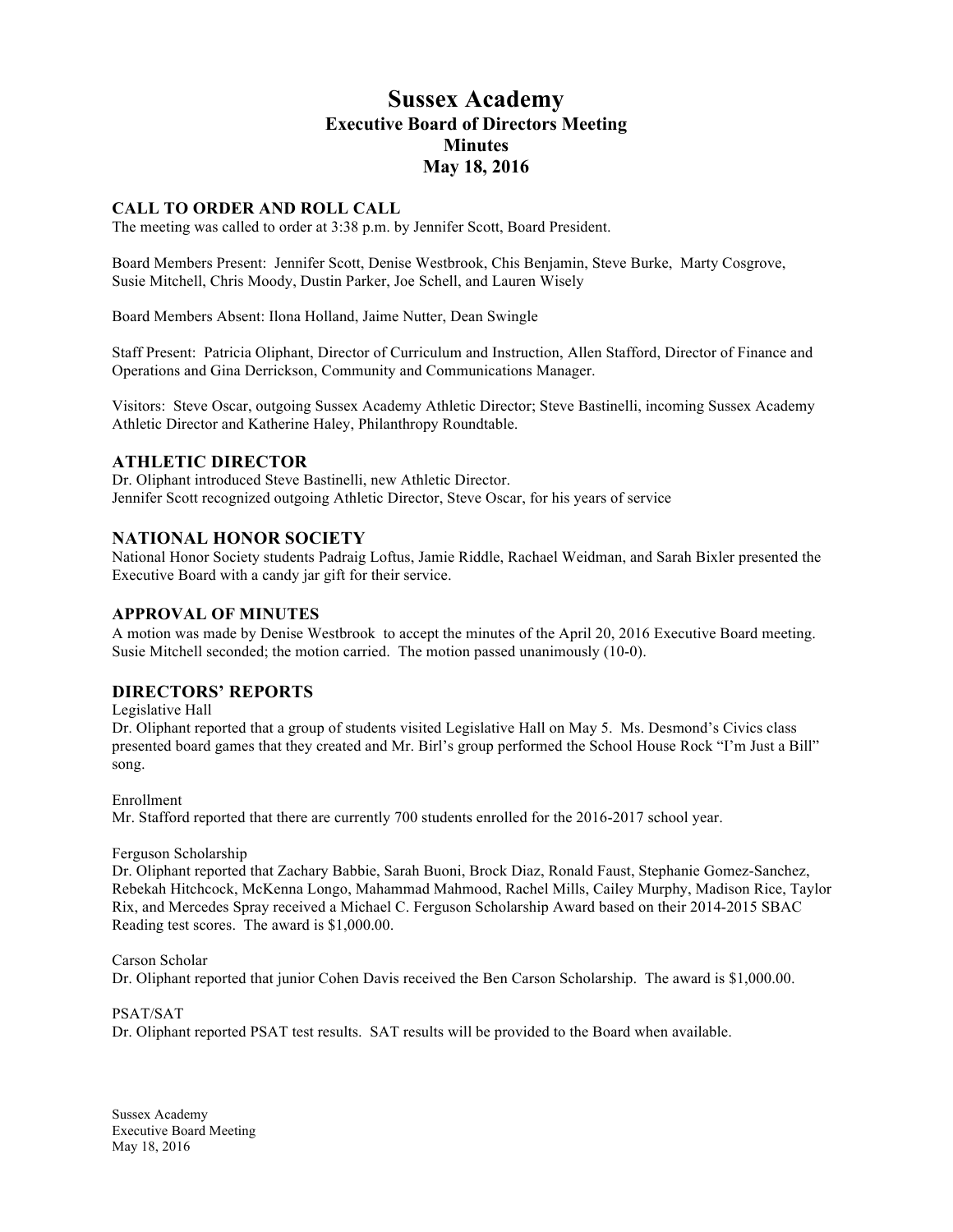#### Title IX

Dr. Oliphant reported that new compliance guidance relative to Title IX has been sent. The guidance relates to transgender use of facilities. Schools will now be required to allow student access to the lavatories and locker rooms based on their gender preference.

#### Faculty

Dr. Oliphant reported that a Special Education Coordinator, Jamie Hurlock, has been hired for the 2016-2017 school year. At this time no additional teachers have been hired.

Denise Westbrook suggested partnering with colleges and/or universities to work with their education students for help in our school. Mrs. Westbrook volunteered to facilitate.

#### Calendar of Events:

Dr. Oliphant reported the following end of the year events May 20 & 21 High School Musical Legally Blonde May 23 Visit to DC International (charter school) June 1 Middle School Spring Concert June 2 High School Spring Concert June 4 High School Formal June 8 Grade 8 Luncheon/Dance June 9 Last Day of School for Grades 6,7,9,10,11 June 10 Grade 8 Moving Up Ceremony

Dr. Oliphant requested that item I, Delaware Charter School Network be added to the agenda.

#### Charter School Network of DE Annual Meeting

Dr. Oliphant reported that the Delaware Charter School Network will hold their annual meeting at Sussex Academy on July 28 and 29. The Sussex Academy Executive Board will consider hosting a welcome reception for the group on July 28.

### **MONTHLY BOARD FINANCIAL REPORT**

A motion was made by Joe Schell to approve the April 30, 2016 Financial Report. Chris Benjamin seconded; the motion carried. The motion carried unanimously (10-0).

### **SUSSEX ACADEMY FOUNDATION UPDATE**

Joe Schell reported that the Foundation currently has \$2Million in the bank that will be spent on payment for the construction that will take place over the summer. Additional donations are needed to re-pay outstanding loans.

Recommendations for potential Sussex Academy Foundation Board members should be provided to Mr. Schell.

## **COMMITTEE REPORTS**

#### **Executive**

No report was presented.

### **Finance**

Allen Stafford reported that if Sussex Academy wants to extend the current contract with Barbacane, Thornton & Company, LLP the decision must be made by June 30, 2016. Steve Burke made a motion to request a four-year agreement with Barbacane, Thornton & Company. LLP to ensure that the agreement includes favorable answers to the Executive Board questions and concerns and consider for a four-year renewal. Chris Benjamin seconded; the motion carried unanimously (10-0).

A motion was made by Steve Burke to accept the 2017 preliminary budget as provided. Marty Cosgrove seconded; the motion carried unanimously (10-0).

### **Recognition**

No report was presented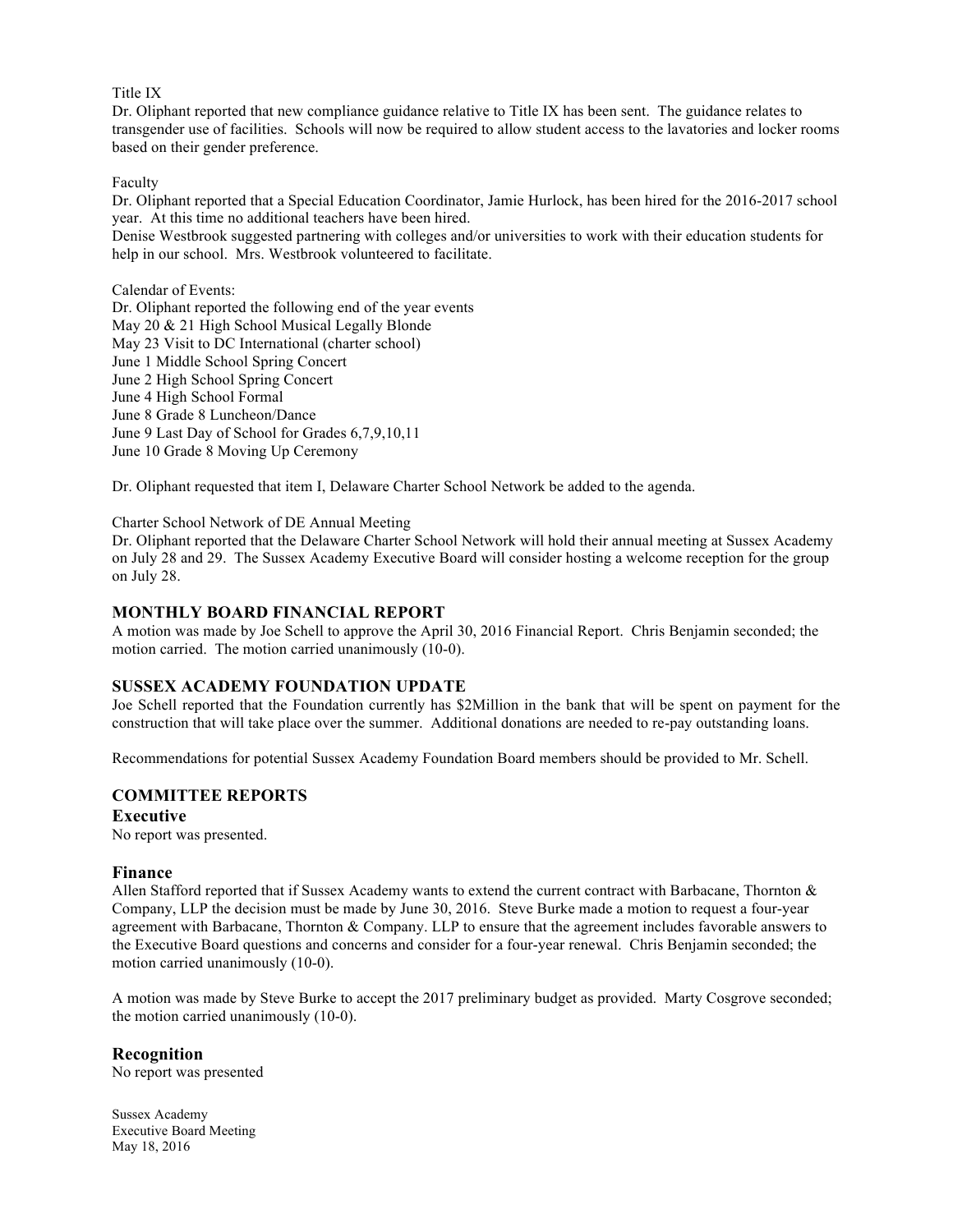## **Public Relations**

Lauren Wisely reported that the committee working to complete a list of organizations to be contacted during recruitment period.

The Sussex Academy Derby Day event raised \$25,000 for the capital campaign,

## **Building and Grounds**

Joe Schell reported that additional landscaping will be added following the completion of the sidewalks around the sports fields area.

## **Program Development**

No report was presented

## **Athletics**

No report was presented.

## **Legislative**

No report was presented.

**Policy** No report was presented.

## **Library**

No report was presented.

## **OLD BUSINESS**

#### Executive Board Vacancies

Jennifer Scott reported that Ilona Holland, Jamie Nutter, and Dean Swingle will be vacating their Board positions. Four potential candidates applied for the open positions. A recommendation was made to accept two candidates and hold the third position for a person from western Sussex County. A motion was made by Jennifer Scott to invite Ana Vargas and Chanta Wilkinson to serve on the Sussex Academy Executive Board. Steve Burked seconded; the motion carried unanimously (10-0).

Allen Stafford repoted that the sign agreement with Sussex County is complete. Installation will take place mid to late June and the current sign will be relocated to the Route 9 entrance (not in use). Sign content is still under discussion.

DANA training will be held from 4PM to 8PM on Wednesday, June 15 in the Sussex Academy conference room. The Executive Board meeting will be held from 3PM-4PM on June 15. Jennifer Scott will invite the new Board members to attend the June meeting and DANA training.

### Board Scholarship

Dr. Oliphant-suggested an annual Executive Board scholarship where the recipient is chosen by his/her current senior classmates. Criteria would include representation of Sussex Academy based on academics, service, athletics/arts. Executive Board members are to work with Academic Counselor, Debbie Fees to create and name the scholarship.

Joe Schell reported that the Sussex Academy Foundation is willing to pay one half of expenses for Sussex Academy college tours.

Dr. Oliphant reported that Lou Hirsch will hold a seminar with Sussex Academy teachers in June to provide instruction on how to write college letters of recommendation for students